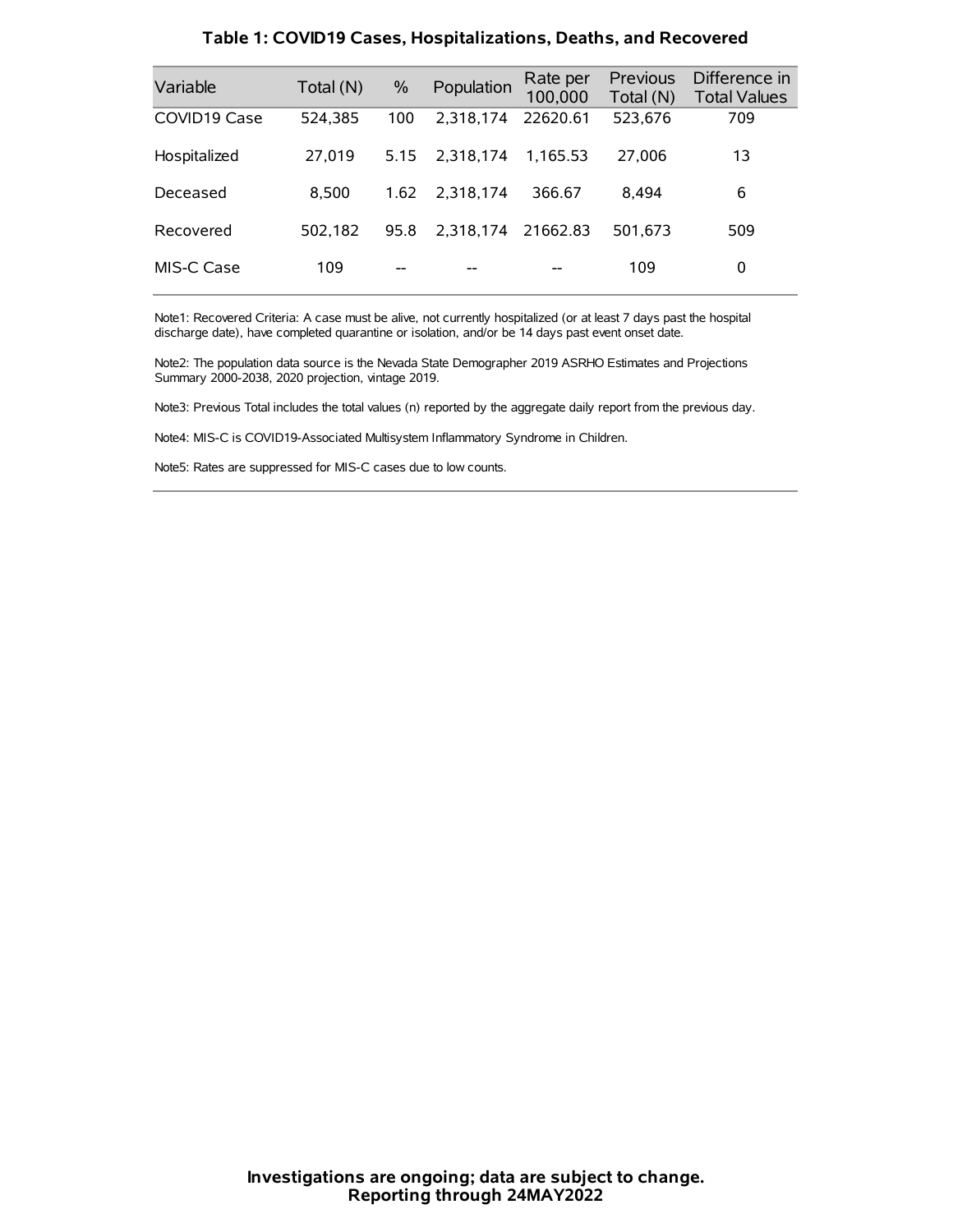# **Table 2: COVID19 Cases**

| Variable                     | Outcome                           | $\mathsf{N}$ | $\%$ | Population           | Rate per<br>100,000 |
|------------------------------|-----------------------------------|--------------|------|----------------------|---------------------|
| Age Categories               | Aged 4 or less                    | 13443        | 2.56 | 149,165              | 9012.2              |
|                              | Aged 5 to 17                      | 64669        | 12.3 | 406,595              | 15905               |
|                              | Aged 18 to 24                     | 59824        | 11.4 | 216,762              | 27599               |
|                              | Aged 25 to 49                     | 233961       | 44.6 | 803,732              | 29109               |
|                              | Aged 50 to 64                     | 97258        | 18.5 | 423,461              | 22967               |
|                              | Aged 64+                          | 55081        | 10.5 | 318,459              | 17296               |
|                              | Unknown                           | 149          | 0.03 |                      |                     |
| <b>Birth Sex</b>             | Female                            | 272268       | 51.9 | 1,160,285            | 23466               |
|                              | Male                              | 247833       | 47.3 | 1,157,889            | 21404               |
|                              | Unknown                           | 4284         | 0.82 |                      |                     |
| Race/Ethnicity               | Hispanic                          | 148992       | 28.4 | 763,053              | 19526               |
|                              | White                             | 136379       | 26.0 | 1,006,929            | 13544               |
|                              | <b>Black</b>                      | 49706        | 9.48 | 262,671              | 18923               |
|                              | Asian or Pacific Islander         | 44109        | 8.41 | 270,209              | 16324               |
|                              | American Indian, Eskimo, or Aleut | 687          | 0.13 | 15,311               | 4486.9              |
|                              | Other                             | 38457        | 7.33 | $\ddot{\phantom{a}}$ |                     |
|                              | Unknown                           | 106055       | 20.2 | ÷.                   |                     |
| Underlying Medical Condition | Yes                               | 81341        | 15.5 |                      |                     |
|                              | No/Unknown                        | 443044       | 84.5 |                      |                     |

Note1: Breakdown of Race is exlusively non-Hispanic.

Note2: Underlying Medical Condition is any identified health condition.

Note3: The population data source is the Nevada State Demographer 2019 ASRHO Estimates and Projections Summary 2000-2038, 2020 projection, vintage 2019.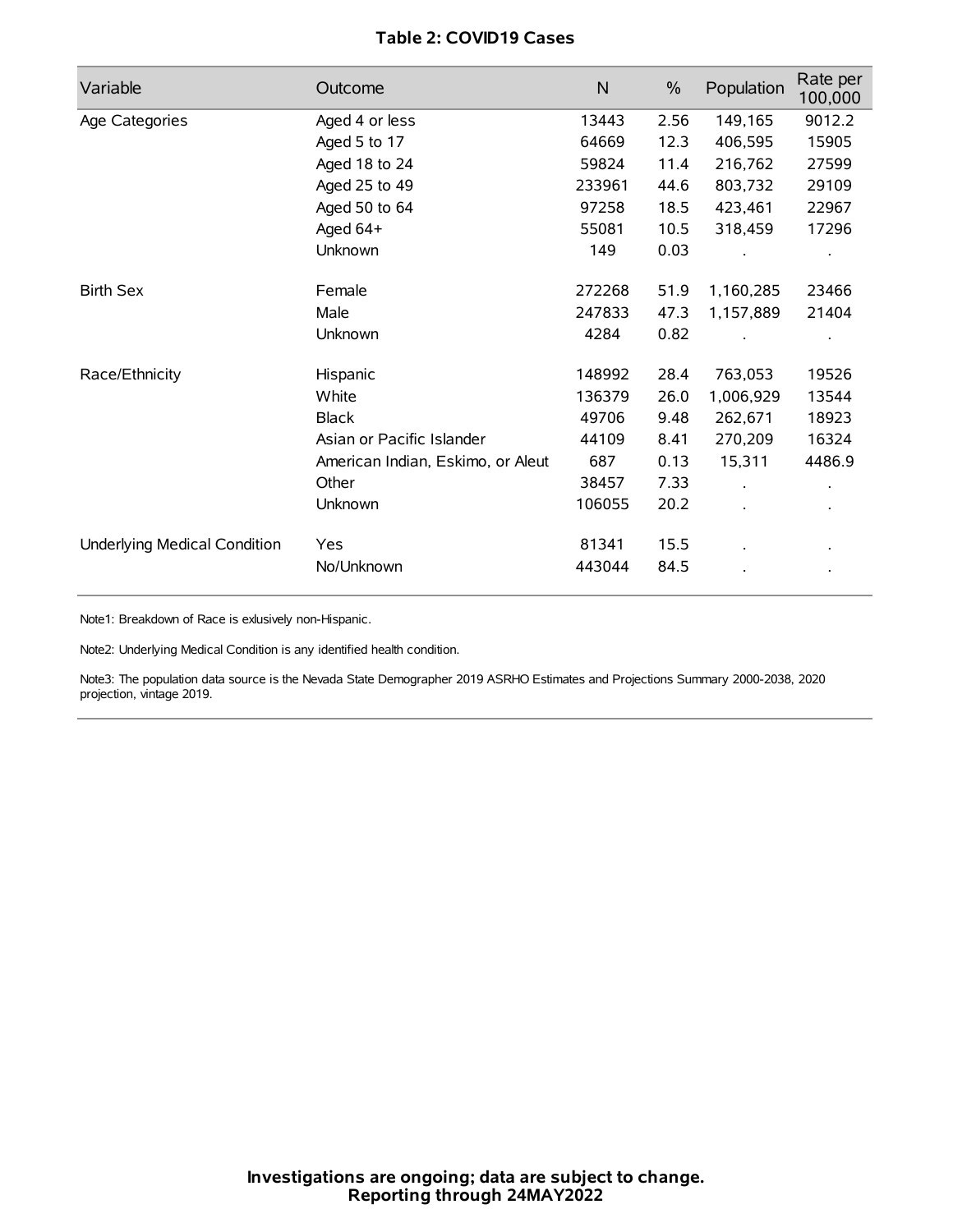| Variable         | Outcome                           | N     | $\%$ | Population | Rate per<br>100,000 |
|------------------|-----------------------------------|-------|------|------------|---------------------|
| Age Categories   | Aged 4 or less                    | 256   | 0.9  | 149,165    | 171.62              |
|                  | Aged 5 to 17                      | 356   | 1.3  | 406,595    | 87.56               |
|                  | Aged 18 to 24                     | 583   | 2.2  | 216,762    | 268.96              |
|                  | Aged 25 to 49                     | 6351  | 23.5 | 803,732    | 790.19              |
|                  | Aged 50 to 64                     | 7342  | 27.2 | 423,461    | 1733.8              |
|                  | Aged 64+                          | 12129 | 44.9 | 318,459    | 3808.7              |
|                  | Unknown                           | 2     | 0.0  |            |                     |
| <b>Birth Sex</b> | Female                            | 12088 | 44.7 | 1,160,285  | 1041.8              |
|                  | Male                              | 14892 | 55.1 | 1,157,889  | 1286.1              |
|                  | Unknown                           | 39    | 0.1  |            |                     |
| Race/Ethnicity   | Hispanic                          | 7072  | 26.2 | 763,053    | 926.80              |
|                  | White                             | 10513 | 38.9 | 1,006,929  | 1044.1              |
|                  | <b>Black</b>                      | 3850  | 14.2 | 262,671    | 1465.7              |
|                  | Asian or Pacific Islander         | 2775  | 10.3 | 270,209    | 1027.0              |
|                  | American Indian, Eskimo, or Aleut | 66    | 0.2  | 15,311     | 431.05              |
|                  | Other                             | 1064  | 3.9  |            |                     |
|                  | Unknown                           | 1679  | 6.2  |            |                     |

# **Table 3: COVID19 Hospitalizations - General Characteristics**

Note1: Breakdown of Race is exlusively non-Hispanic.

Note2: The population data source is the Nevada State Demographer 2019 ASRHO Estimates and Projections Summary 2000-2038, 2020 projection, vintage 2019.

Note3: Rates for categories with fewer than 12 cases are suppressed due to high relative standard error.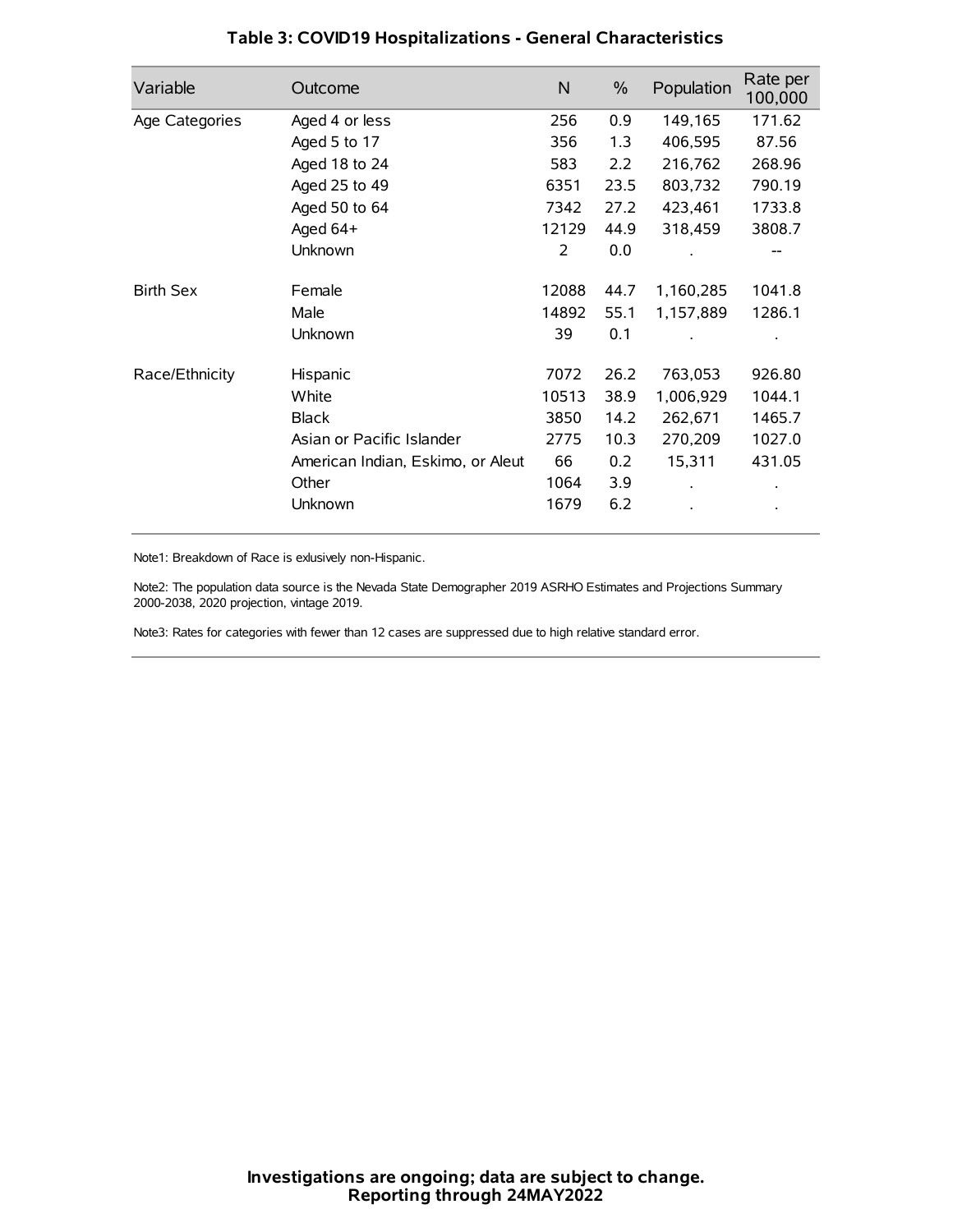| Variable                            | Outcome   | N     | $\%$ |
|-------------------------------------|-----------|-------|------|
| Deceased                            | Yes       | 6911  | 25.6 |
|                                     | <b>No</b> | 20108 | 74.4 |
| ICU                                 | Yes       | 6519  | 24.1 |
|                                     | <b>No</b> | 20500 | 75.9 |
| Intubated                           | Yes       | 3102  | 11.5 |
|                                     | <b>No</b> | 23917 | 88.5 |
| <b>Underlying Medical Condition</b> | Yes       | 16862 | 62.4 |
|                                     | No        | 10157 | 37.6 |
| Hypertension                        | Yes       | 9892  | N/A  |
| Immunocompromised                   | Yes       | 619   | N/A  |
| Chronic Heart Disease               | Yes       | 3578  | N/A  |
| Chronic Liver Disease               | Yes       | 381   | N/A  |
| Chronic Kidney Disease              | Yes       | 2456  | N/A  |
| <b>Diabetes</b>                     | Yes       | 7066  | N/A  |
| Neurologic/Neurodevelopmental       | Yes       | 1256  | N/A  |
| Chronic Lung Disease                | Yes       | 4164  | N/A  |
| <b>Historically Healthy</b>         | Yes       | 4788  | N/A  |
| Other                               | Yes       | 7067  | N/A  |

# **Table 4: COVID19 Hospitalizations - Morbidity**

Note1: Underlying Medical Condition is any identified health condition.

Note2: The breakdown of health conditions are not mutually exlusive (i.e., a person can have more than one risk factor).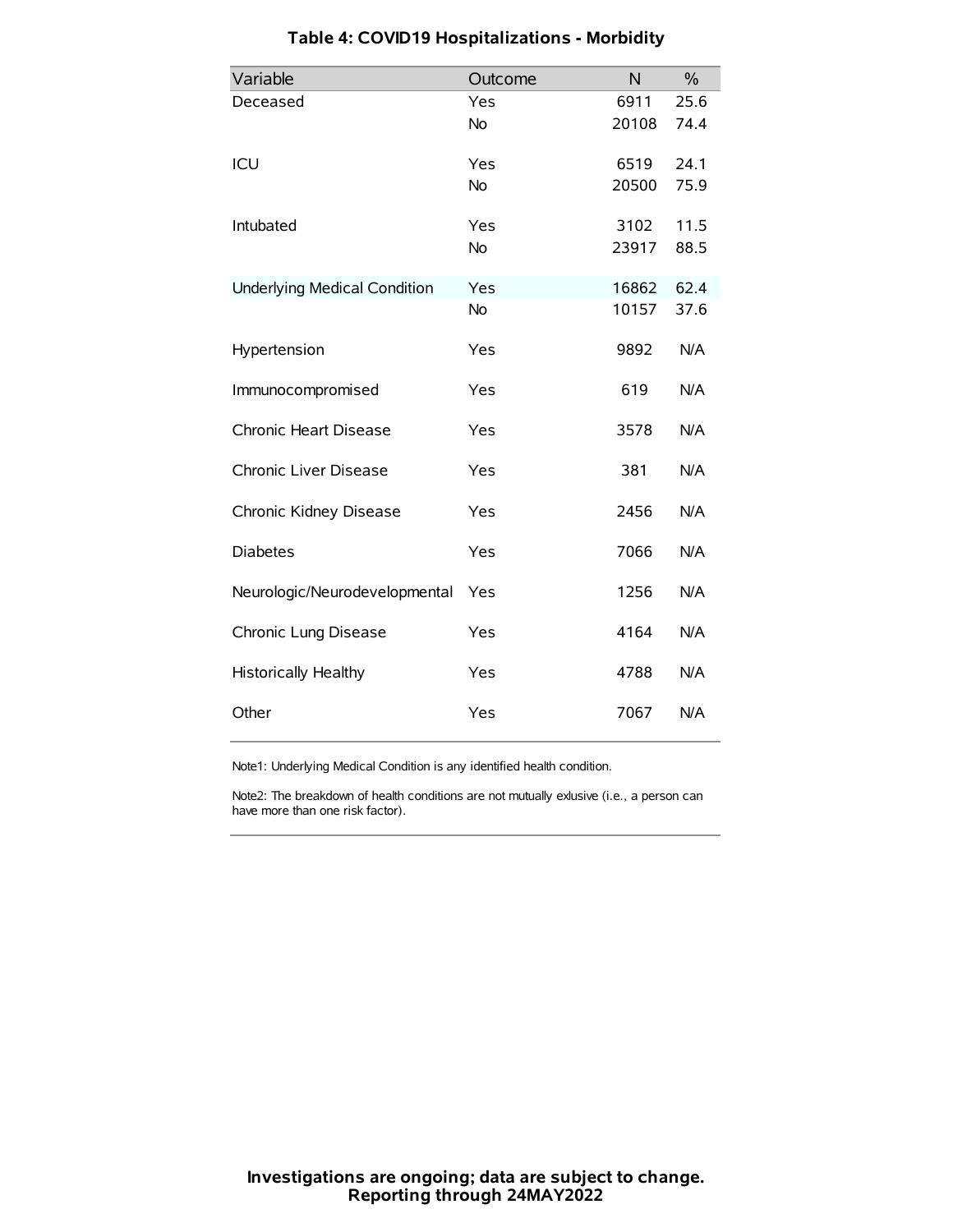| Variable         | Outcome                           | N    | $\frac{0}{0}$ | Population | Rate per<br>100,000 |
|------------------|-----------------------------------|------|---------------|------------|---------------------|
| Age Categories   | Aged 4 or less                    | 2    | 0.0           | 149,165    |                     |
|                  | Aged 5 to 17                      | 6    | 0.1           | 406,595    |                     |
|                  | Aged 18 to 24                     | 20   | 0.2           | 216,762    | 9.23                |
|                  | Aged 25 to 49                     | 723  | 8.5           | 803,732    | 89.96               |
|                  | Aged 50 to 64                     | 1826 | 21.5          | 423,461    | 431.21              |
|                  | Aged 64+                          | 5923 | 69.7          | 318,459    | 1859.9              |
| <b>Birth Sex</b> | Female                            | 3350 | 39.4          | 1,160,285  | 288.72              |
|                  | Male                              | 5128 | 60.3          | 1,157,889  | 442.87              |
|                  | Unknown                           | 22   | 0.3           |            |                     |
| Race/Ethnicity   | Hispanic                          | 1971 | 23.2          | 763,053    | 258.30              |
|                  | White                             | 4195 | 49.4          | 1,006,929  | 416.61              |
|                  | <b>Black</b>                      | 1092 | 12.8          | 262,671    | 415.73              |
|                  | Asian or Pacific Islander         | 1041 | 12.2          | 270,209    | 385.26              |
|                  | American Indian, Eskimo, or Aleut | 31   | 0.4           | 15,311     | 202.46              |
|                  | Other                             | 107  | 1.3           |            |                     |
|                  | Unknown                           | 63   | 0.7           |            |                     |

## **Table 5: COVID19 Deaths - General Characteristics**

Note1: Breakdown of Race is exlusively non-Hispanic.

Note2: The population data source is the Nevada State Demographer 2019 ASRHO Estimates and Projections Summary 2000-2038, 2020 projection, vintage 2019.

Note3: Rates for categories with fewer than 12 cases are suppressed due to high relative standard error.